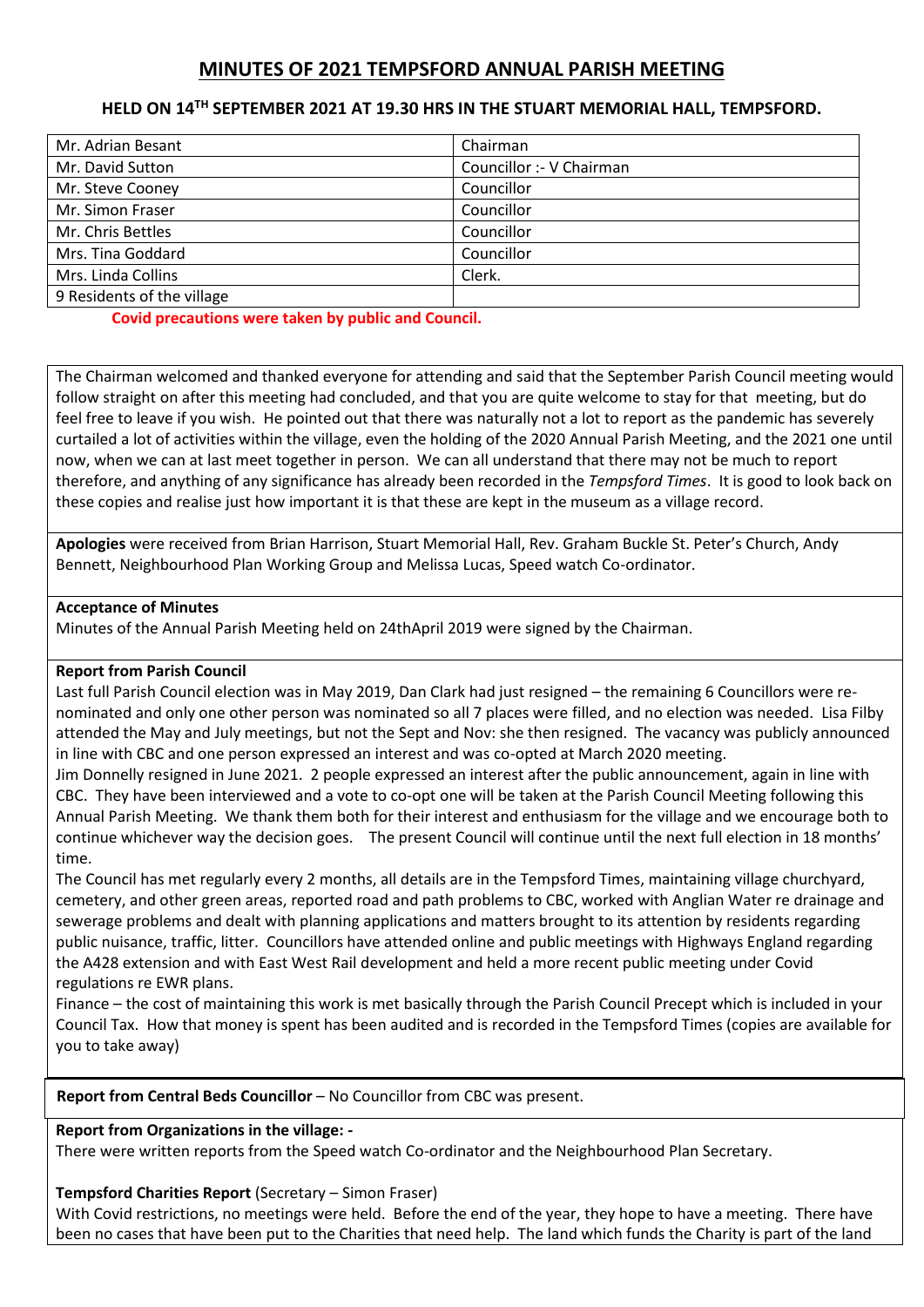which EWR may need for the railway. Discussions are underway, but the ethos is still to continue to support the village as long as they can. EWR have made a substantial donation to the Charity.

## **Neighbourhood Plan Group** – email sent to Clerk by Secretary to be read out at Meeting.

"The Chairman is away at the moment, but he confirms that he has almost completed the setting up the necessary website which will be used for the Regulation 14 consultation. The Plan and all the accompanying documentation will be made available on the new website for both the Statutory Consultees and the parishioners to view and to comment on over the required 6-week consultation period. We will notify everyone as soon as the website is "live" and available. The secretary just wanted to add – that a number of people still seem to think that the Neighbourhood Plan is about preventing the railway line, Black Cate roundabout changes/A428 etc., but of course as previously mentioned on a number of occasions, neighbourhood plans have no influence, unfortunately on national infrastructure developments or on Local Authority plans for new towns. Neighbourhood plans can only set out the vision of how communities wish to develop over the years. Our Plan and its accompanying Character Assessment is based on an understanding of our area and of the views, aspirations, wants and needs of Tempsford's community – those aspirations, wants and needs being provided by the residents in their responses to our original Parish wide survey."

## **Speed Watch Co-ordinator –** Not able to attend : email read out.

"Police device availability – as previously communicated, Bedfordshire Police has confirmed they are lacking working devices so have recommended that for ease we should buy our own. This cost would be approximately £2,500 so not insignificant. Volunteer involvement – We have 5 volunteers (excluding myself) who have completed the online training and now need to go through device training at the Police Station in Kempston Road. We really need to bring together the entire group if we can, to make the training worthwhile for Juliet who runs the scheme, and at the last ask, only two volunteers responded and none of the dates aligned. However, this is symptomatic of a broader issue. Unfortunately, since the New Year, only two of the volunteers have responded to any of the requests I have made, so the Police think we should put our Scheme on hold for now? Next steps – I am happy to do another push with the existing sign ups to see if I can get an answer one way or another in terms of their wish to be involved. If, as I suspect, some now wish to drop out, we can then look at whether to do another recruitment drive".

## **Tempsford Museum and Archives (Steve Cooney)**

The Chairman reported that the museum was doing very well at the moment. The Museum had approached CBC during lockdown and was successful in obtaining a substantial grant which has helped a great deal with the loss of revenue. Some of the money was used to obtain further exhibitions pieces to do with the Stuart family. The museum opened in August for the first time since last March - it was a small attendance, but in September it had increased again with new faced appearing. During lockdown, the Chairman has helped people with Family History Research and reorganised the museum. The Tea Room is very popular and has become a social get together for some people. There will be an open day for the Highways Agency to come along and discuss and explain the archaeological dig in Tempsford on the 26<sup>th</sup> September in the Stuart Memorial Hall, 10am-4pm.

### **Tempsford WI, Parish Church and Methodist Chapel**

Sadly, the Parish Council Chairman reported that the WI has decided not to continue. It has been in the village a long time and it is sad that it has ceased. The Parish Church and the Methodist Church are both struggling as well, so any help would be very much appreciated by them.

### **Tempsford Football Team (Joe Lawrence)**

The Football Team is going from strength to strength. There was more planning over the summer. Sadly, we have lost our first two games, but it is all about playing together. Training at One Leisure in St Neots, so working within our budget. I am the only actual person living in Tempsford who is in the team. We did have 4-5 at one time. Home games are played at Bedford Meltis Social Club – the long-term goal would be to play in Tempsford – that is the vision. Our oldest player is 61 . The pitch in Tempsford is not good enough to play League games on, and there are no changing facilities. The Football Team does have Facebook and Instagram pages. There is a need to promote the team in the village as much as possible.

## **TMug – new Social Group (Kay Quinn)**

There is a group of residents (5) who are trying to start a "meet up social group". Aim to be a mixed group, meeting bimonthly. Saturday 30<sup>th</sup> October is the first meeting with "free food and drink", so people can come along and see what is going to happen. Hopefully, out of the group will come other groups, such as a book club, walking group, talks, games night, cheese, and wine night, whatever anyone would like. Want it to be in a community building, so using the Stuart